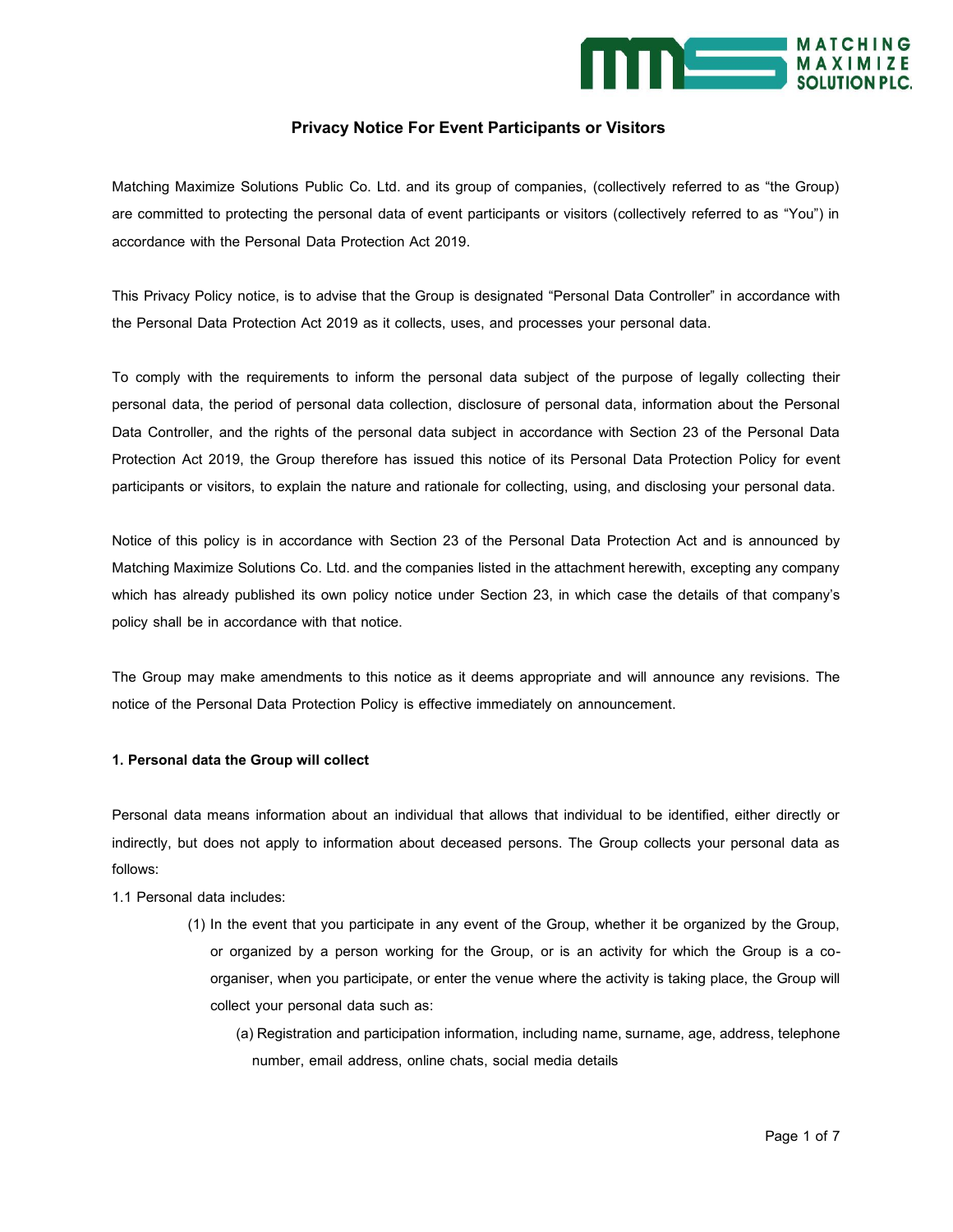

- (b) Images and sounds, both still and moving images, which the Group may record through photos and videos at the activity venue.
- (c) Activities or events which you participated in or registered for in the past.
- (d) Details of your payment and financial transactions in connection with the activity.
- (2) In the event that you contact the Group or enter the premises of the Group, the Group may collect your personal data such as:
	- (a) When you enter the premises of the Group where closed circuit cameras ("CCTV") are installed, the Group will collect video images captured by the CCTV. The Group does not collect audio data through the CCTV. The Group will install signage anywhere that CCTV is installed to inform visitors of their presence.
	- (b) Records of visitors by which the Group collects personal data, such as name, surname, telephone number, email address, information recorded on Identification Cards or other means of identification, or when you enter the Group's premises in a vehicle the Group will record the vehicle's registration number.
	- (c) When you use the Group's Wi-Fi services, registration may be required. The personal data collected by the Group in order to provide you with the Wi-Fi service such as name, surname, telephone number, email address, browsing history, etc.
- 1.2 Sensitive Data includes:
	- (1) It may be necessary for the Group to collect and process sensitive personal data for purposes such as:
		- (a) In some cases the Group may collect your sensitive personal data through activities or contact that are not directly related to sensitive personal information, for example requiring your Identification Card to verify your identity, which contains information such as your religion.
		- (b) Health information such as food allergies and congenital diseases which may be used for various activities.
	- (2) Where it is necessary to use, the Group will only process your sensitive personal data with your express consent, or for other purposes as required by law. The Group will use its best efforts to provide adequate security measures to protect your sensitive personal data.

# **2. The Purpose of Processing your Personal Data**

2.1 For the processing of any requests from you before entering into a contract, or to execute a contract to which you are a party with the Group, for example when you participate in activities of the Group or contact the Group and action is required.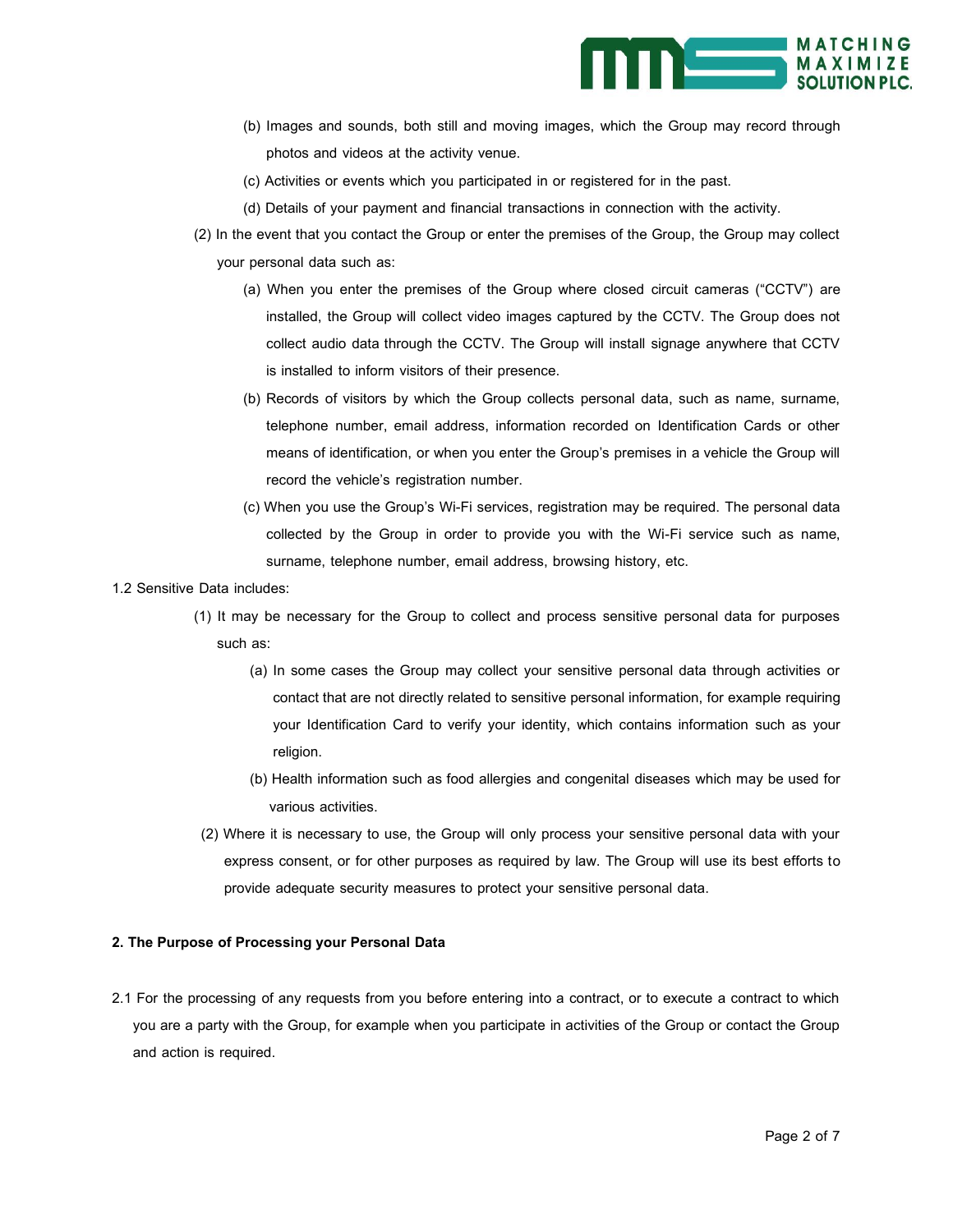

2.2 For the legal interests of the Group or other persons, such as:

(1) For the Group to manage, develop, and improve its data analysis.

(2) To control access to the Group's premises or sites where the Group is located for the purposes of security, the prevention and detection of crimes, and as evidence in investigations whether they be internal, by government agencies, or by other organisations, in connection with the legal process.

- 2.3 To prevent and minimize the danger to the life, body, and health of you and other persons, including information such as emergency contacts, control and prevention of communicable diseases.
- 2.4 To comply with relevant laws, such as legal provisions, regulations, and orders of those with legal authority.
- 2.5 To carry out the Group's duties for the greater public benefit, or performing duties in the exercise of powers granted by the State.
- 2.6 In the event that you have given your consent, the Group will process your personal data. The Group will notify you and request your consent from time to time. You can learn more about giving consent in Section 4 of this policy notice.

### **3. Changes in the Purpose of Using Personal Data**

The Group will use your personal data only for the purposes for which it was collected. In the event that the Group is required to use your personal data for other purposes, the Group will notify you as soon as possible.

## **4. Requesting Consent and the Possible Effects of Withdrawing Consent**

- 4.1 In the event that the Group has collected and processed your personal data with your consent, you have the right to withdraw your consent at any time. This withdrawal of consent does not affect any personal data that was collected or processed before your consent was withdrawn.
- 4.2 If you withdraw the consent you have given to the Group, or refuse to provide some of your personal data, this may result in the Group being unable to perform some or all of the objectives outlined in this policy notice.
- 4.3 If you are less than 20 years of age when asked to give consent for the collection of your personal data, please provide the Group with details of your parent/guardian so that the Group may contact them to obtain consent.

#### **5. How is your Personal Data Collected?**

The Group collects your personal data through the personal information you provide to the Group when applying to participate in activities, through the Group's websites, or social media, or via telephone contact, or direct contact with the Group. The Group collects information about your use of its websites through the use of cookies, (please refer to the Cookies Policy of the website of each company within the Group).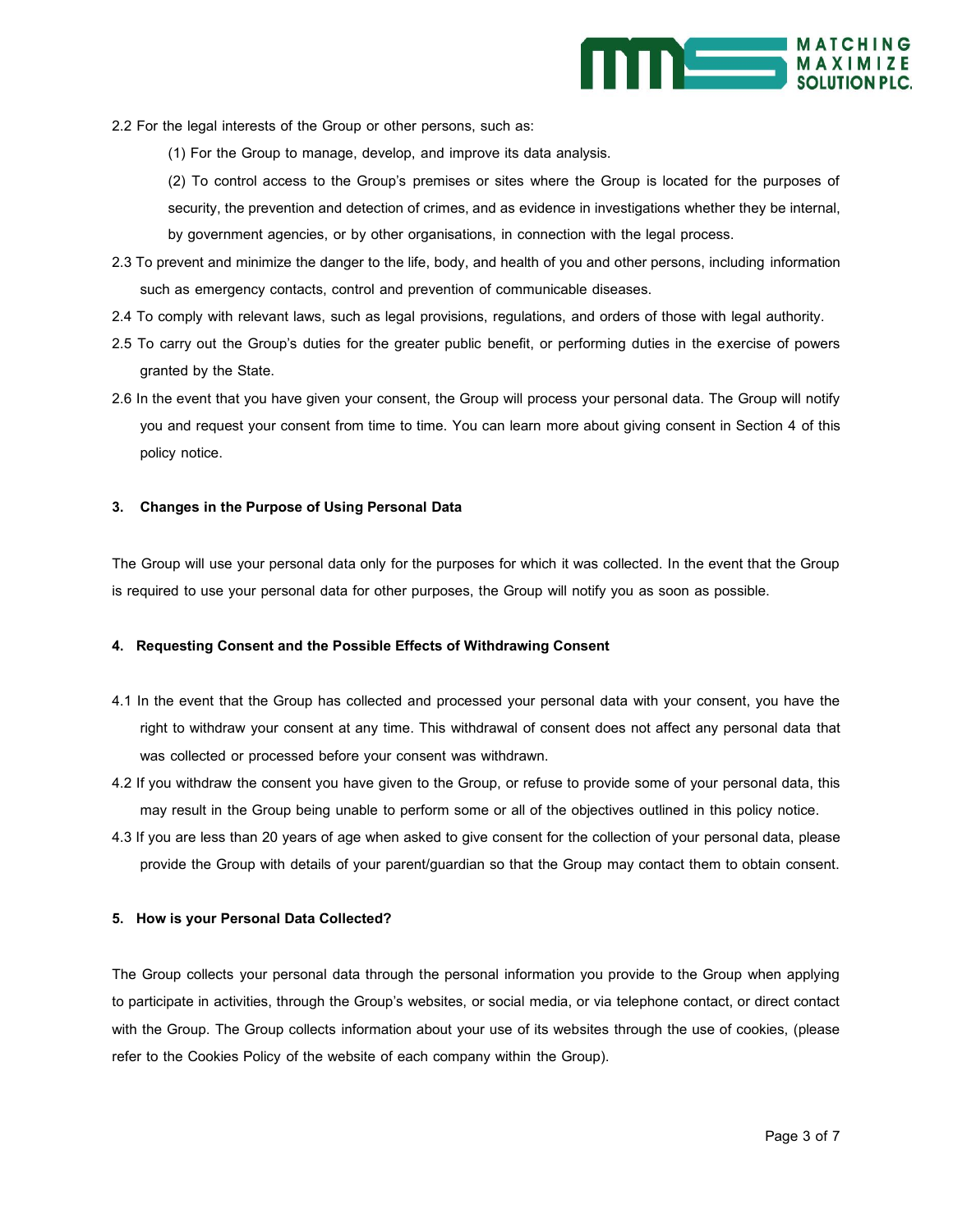

# **6. Disclosure of your Personal Data to Others**

6.1 The Group may disclose and share your personal data with:

(1) Companies within the Group as listed in the attachment to this notice.

(2) Other persons and juristic persons that are not companies within the Group ("Other Parties") for the purposes of collecting and processing personal data as specified in this policy notice, such as event organisers, related service providers, technology service providers, IT programme and system service providers, auditors, government agencies, and persons required to enable the Group to carry out the collection and processing of personal data as specified in this policy notice.

6.2 The Group requires persons receiving the information to take appropriate measures to protect your personal data and to process the personal data only as necessary, and to take the necessary steps to prevent the misuse or disclosure of personal data.

# **7. Transfer of Personal Data Overseas**

- 7.1 In the event that it is necessary, the Group will transfer your personal data to companies within the Group, as listed in the attachment to this notice, that are located in foreign countries. This may be done to enable the fulfillment of the terms of a contract to which you are a party, or for your benefit to meet the terms of a contract between the Group and another person or juristic person, or for use in the execution of a request from you before entering into a contract, or to prevent or minimize danger to the life, person, or health of you or others in compliance with the law, or as is necessary for the public benefit.
- 7.2 The Group may keep your data on computers, servers, or cloud services provided by third parties, and may use third-party programmes or applications in the form of ready-made software or ready-made platforms for the purpose of processing your personal data. However, the Group does not allow unrelated persons to access personal data, and will require persons accessing the data to implement appropriate security measures.
- 7.3 To protect your personal data that is sent overseas, the Group has established a Personal Data Protection Policy for the transmission or transfer of personal data to a Personal Data Controller or Personal Data Processor employed by a company within the Group and located overseas.

#### **8. Personal Data Security**

- 8.1 The Group has technical security measures in place to protect your personal data that prevents that data from accidental loss, or from being accessed, disclosed, or altered unlawfully or without authorization.
- 8.2 The Group has implemented appropriate security measures for access to your personal data by employees, contracted parties, and third parties. The Group limits access to only persons requiring to access the information to perform their duties. In cases where a third party is processing your personal data it will be processed only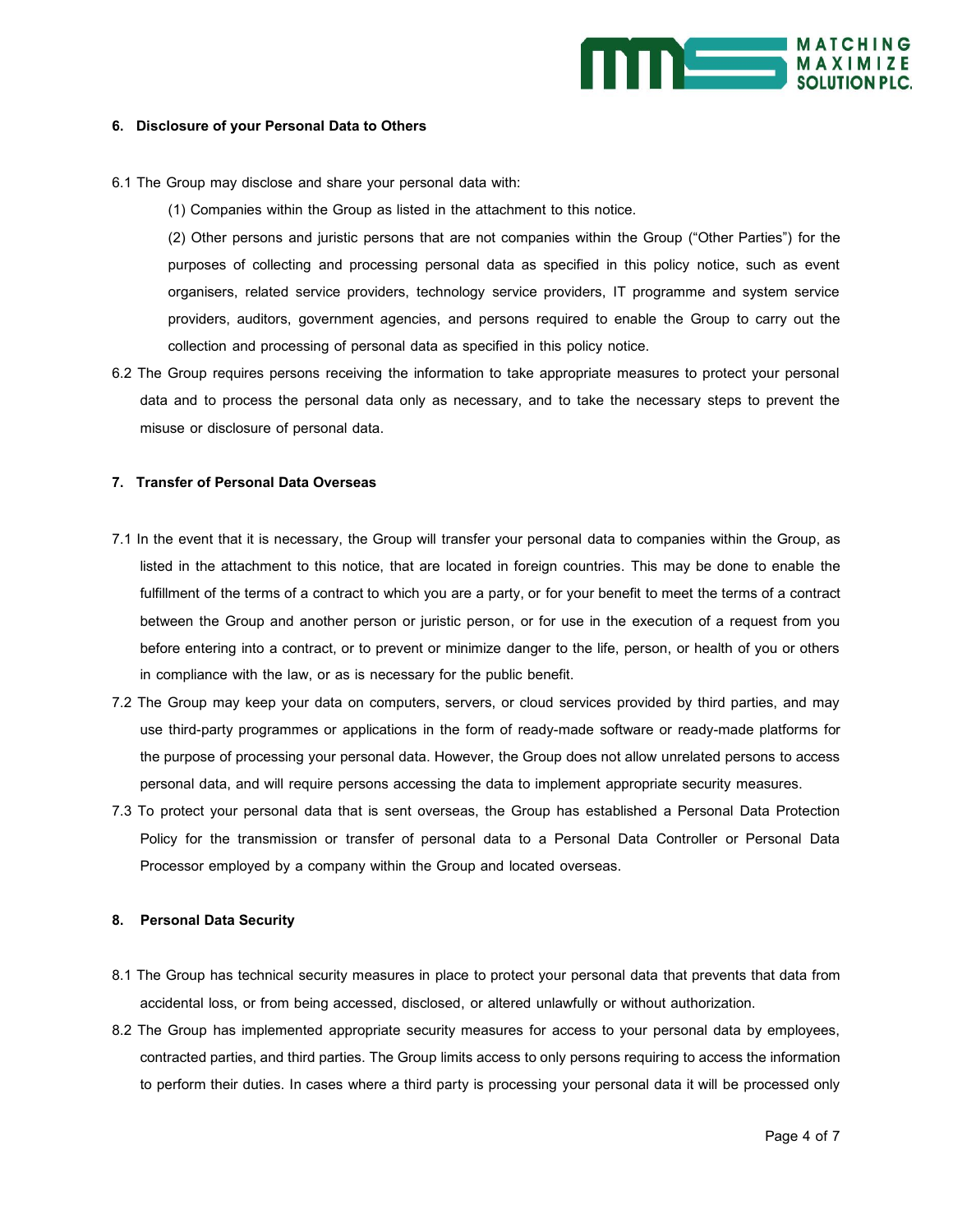

in accordance with instructions of the Group. Any third party assigned by the Group to process the data has a duty to protect the information and comply with applicable personal data protection laws.

# **9. Period of Personal Data Collection**

- 9.1 The Group will retain your personal data for the period necessary to achieve the purposes for which it was collected, unless the law allows it to be retained for a longer period. In the event that the data retention period cannot be specified, the Group will retain the information for a period of time that may be expected in accordance with accepted standards of collection (eg. the general legally accepted period of 10 years).
- 9.2 In the event that the Group's closed circuit TV cameras have collected data
	- (1) Under normal circumstances, your personal data may be kept for a period of up to 60 days.
	- (2) Where necessary, for example when the data is required as evidence in an investigation, the prosecution of a case, or in the event that the data subject requests, the personal data may be retained for a period longer than 60 days and the Group will delete the data once the purpose for which it was collected is completed.
- 9.3 The Group has implemented an auditing system to delete or destroy personal data after the retention period has expired, or is no longer relevant, or is no longer necessary for the purpose for which it was collected.
- 9.4 In the event that the Group uses your personal data with your consent, the Group will process said personal data unless you request to withdraw your consent and the Group has completed processing your request. However, the Group will retain your personal data to the extent that necessary to maintain a record of your withdrawal of consent so that the Group may respond to your future requests.

# **10. Rights of the Personal Data Subject**

- 10.1 According to the conditions prescribed in the Personal Data Protection Act 2019, you have the following rights:
	- (1) The right to request to withdraw consent given to the Group to process your personal data.
	- (2) The right to request access to, and obtain copies of, your personal data, or to have the acquisition of your personal data disclosed to you. The responsibility to meet this request rests with the Personal Data Controller
	- (3) The right to send or transfer personal data in electronic form to another Personal Data Controller, as prescribed by the Personal Data Protection Act.
	- (4) The right to object to the collection, use or disclosure of your personal data.
	- (5) The right to request that the Personal Data Controller delete or destroy or make your personal data non-identifiable.
	- (6) The right to request that the Personal Data Controller suspend the use of your personal data.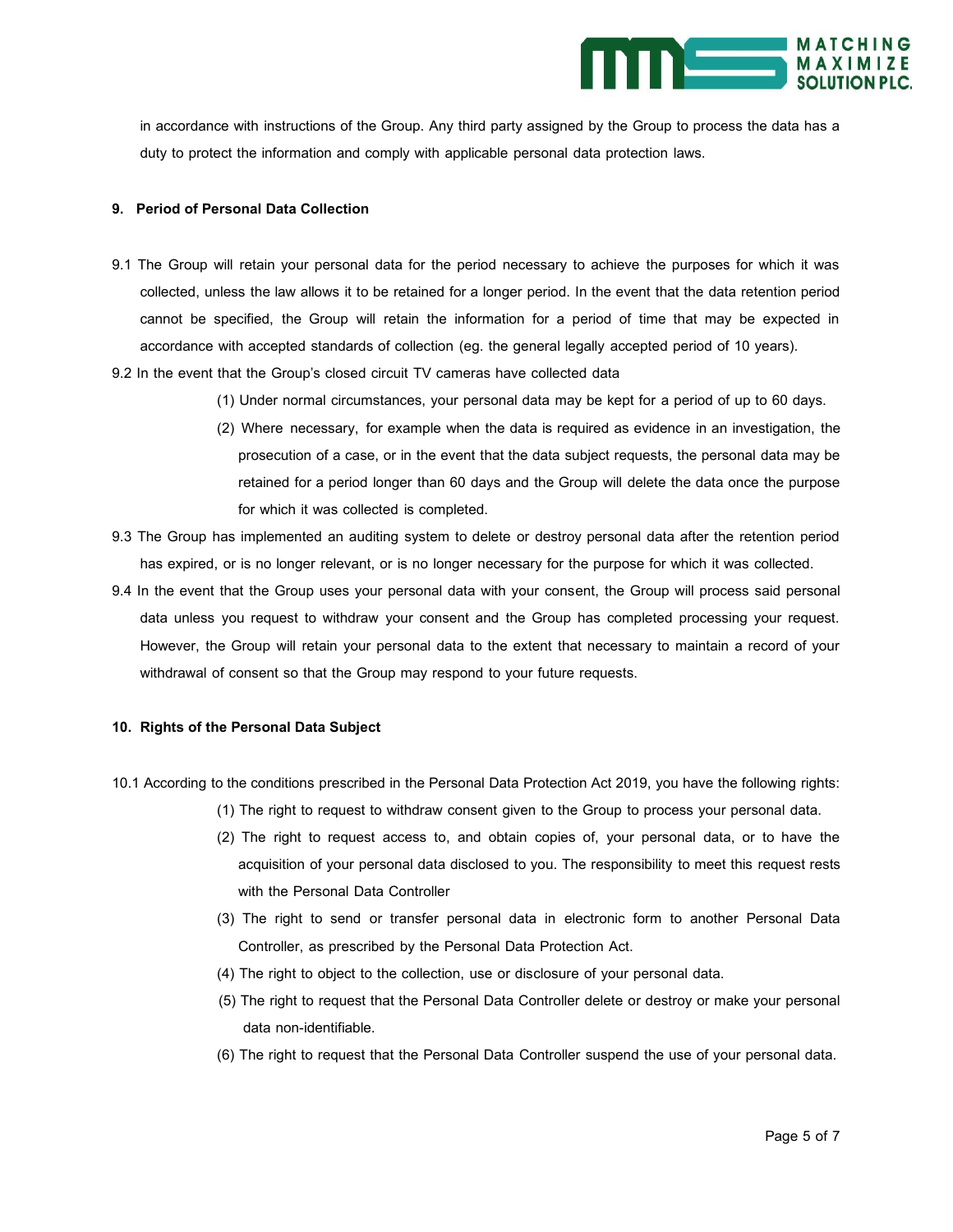

- (7) The right to request that the Personal Data Controller ensure that your personal data is correct, current, complete and does not cause misunderstandings.
- (8) The right to complain to the Personal Data Protection Committee in the event that the Group or the processor of the personal data, including employees or contractors, or the Personal Data Processor, violates or fails to comply with personal data protection laws.

The Group will consider the request to exercise such right and inform the result of their consideration within 30 days of receipt of the request in accordance with the Personal Data Protection Act and related laws.

10.2 You can exercise your legal right by filling in the information in the request to exercise such right, or the request to withdraw consent, on the Group's websites. You can begin the process of exercising this right when the section of the personal data protection laws apply to the Personal Data Controller.

## **11. Information about the Personal Data Controller or Personal Data Protection Officer**

If you have any questions about the collection, use, or disclosure of your personal data, you can contact the Personal Data Controller or Data Protection Officer (DPO) through the following channels:

11.1 Personal Data Controller, Matching Maximize Solutions Public Co. Ltd.

Contact address: 305/12 Soi Sukhothai 6, Sukhothai Rd., Dusit sub-district, Dusit district, Bangkok.

Tel: 02 669 4200; Email: dpo@mmsbangkok.com

11.2 The Personal Data Controllers of the companies within the Group are separated according to company as listed in the attachment to this notice.

Announced on 1 August 2021